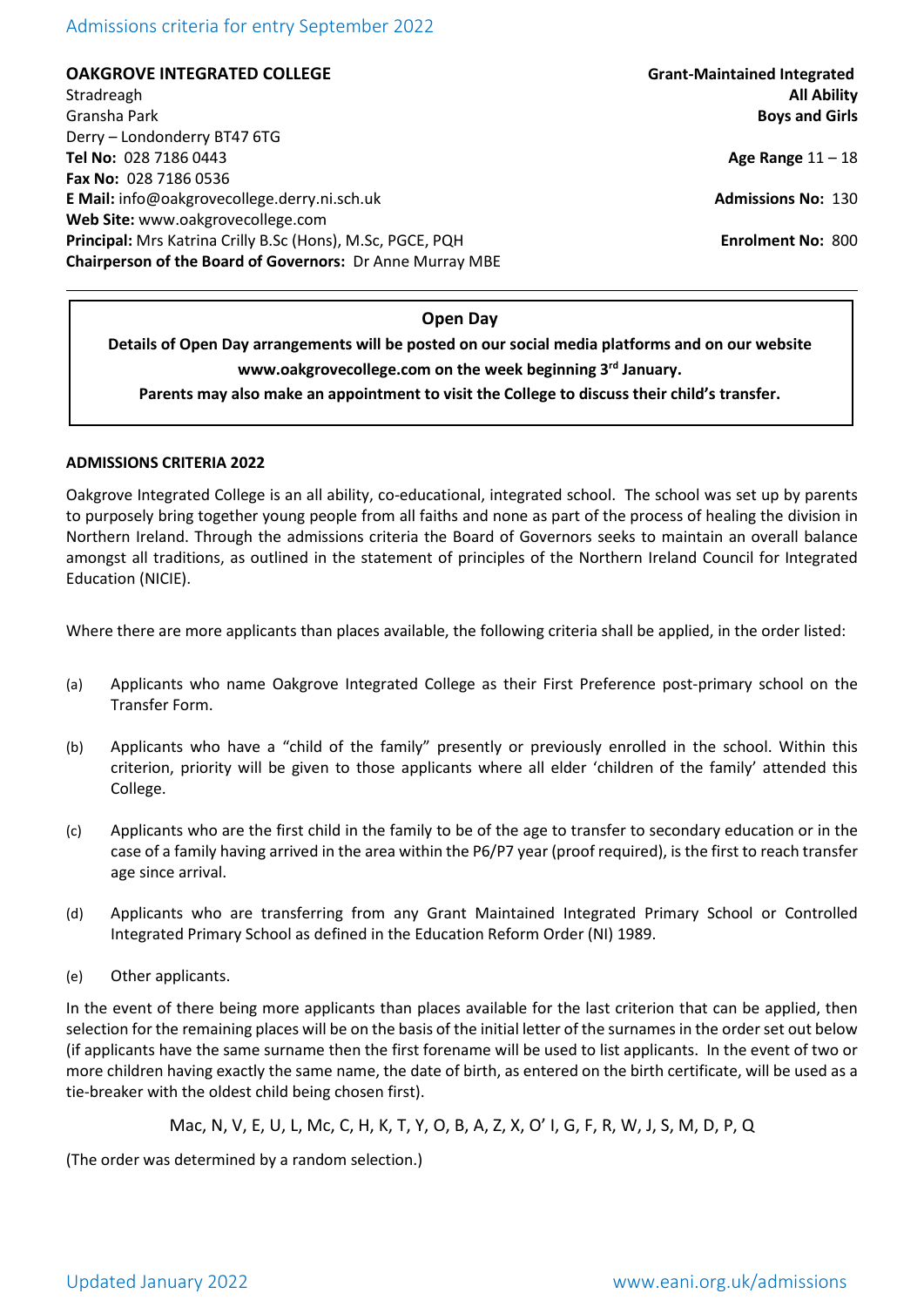## **EXPLANATORY NOTES**

Prospective parents should complete the Official Transfer Form, providing the relevant and correct information. The Board of Governors reserves the right to seek confirmation on any information supplied.

In order to achieve a reasonable balance Oakgrove College will reserve a maximum of 20% of the places available for pupils from traditions other than the Protestant and Roman Catholic traditions. In the event of there being fewer applicants from the "other traditions" sector than the allocated 20% of places then the balance of places will be divided equally between Protestant and Roman Catholic applicants. In the event of an odd number of places remaining in this division, an additional place will be allocated to the sector having the greater number of applicants. In the event of there being fewer applicants from either the Protestant or Roman Catholic traditions than there are places available for that tradition then the balance of places will be allocated to the other tradition.

The perceived religious affiliation of an applicant will be decided by one or other of the following means:

- (i) The religious affiliation noted on, or uploaded with, the Transfer Form by the parent/guardian; or
- (ii) The type of primary school which the pupil attended; i.e. controlled or maintained; or
- (iii) Directly from the applicant's Primary School Principal; or
- (iv) The information supplied to the College on, or uploaded with, the Transfer Form.

In the event that the total number of applicants for a particular tradition is greater than the number of places within that tradition of applicants as set out above, then the allocation of places will be determined, in the order set down above, to applicants in order of preference, i.e. the criteria above will be applied to **first preference applicants** of that tradition and then, if places are still available in that particular tradition, to second preference applicants of that tradition and so on.

The selection for admission to the College will be applied firstly to applicants whose normal place of residence is in Northern Ireland at the time of their proposed admission and secondly, if there are any places still remaining, to applicants not so resident at the time of application.

## **RESPECTIVE FUNCTIONS OF THE BOARD OF GOVERNORS AND PRINCIPAL IN RELATION TO ADMISSIONS**

The Board of Governors draws up the admissions criteria and delegates to an Admissions Sub-Committee, which includes the Principal, the responsibility for applying these criteria. Any reference herein to the term the Board of Governors includes any Committee or Sub-Committee appointed by the Board of Governors for the purposes of applying the Admissions Criteria set out herein.

It is a matter for the parents/guardians to ensure that all the information required by the College to apply the criteria, set out below, is fully provided on, or uploaded with, the official Transfer Form. The relevant information must include the parent's/guardian's religion, the child's religion and place in the family and normal place of residence. The Board of Governors reserves the right to seek confirmation of any information supplied. Parents are advised to read the Guidance in this booklet regarding the type of evidence that will be required to satisfy a particular criterion.

The provision of false or incorrect information or the failure to provide information within the deadlines set by the Procedure can result in the withdrawal of a place and the inability to offer a place on the part of any post-primary school nominated on the applicant's Transfer Form.

The Board of Governors reserves the right to seek verification or confirmation of any information supplied by parents/guardians.

The Board of Governors reserves the right to require such supplementary evidence as it may determine to support or verify information on any application/transfer form. If you are successful in gaining a place in Oakgrove College you will be asked to provide the following:

- A Any one of the following original documents:
	- The Child's Birth Certificate.
	- A letter awarding Child Benefit to the child or another letter relating to the benefit.
	- The child's Medical Card showing the child's current permanent place of residence.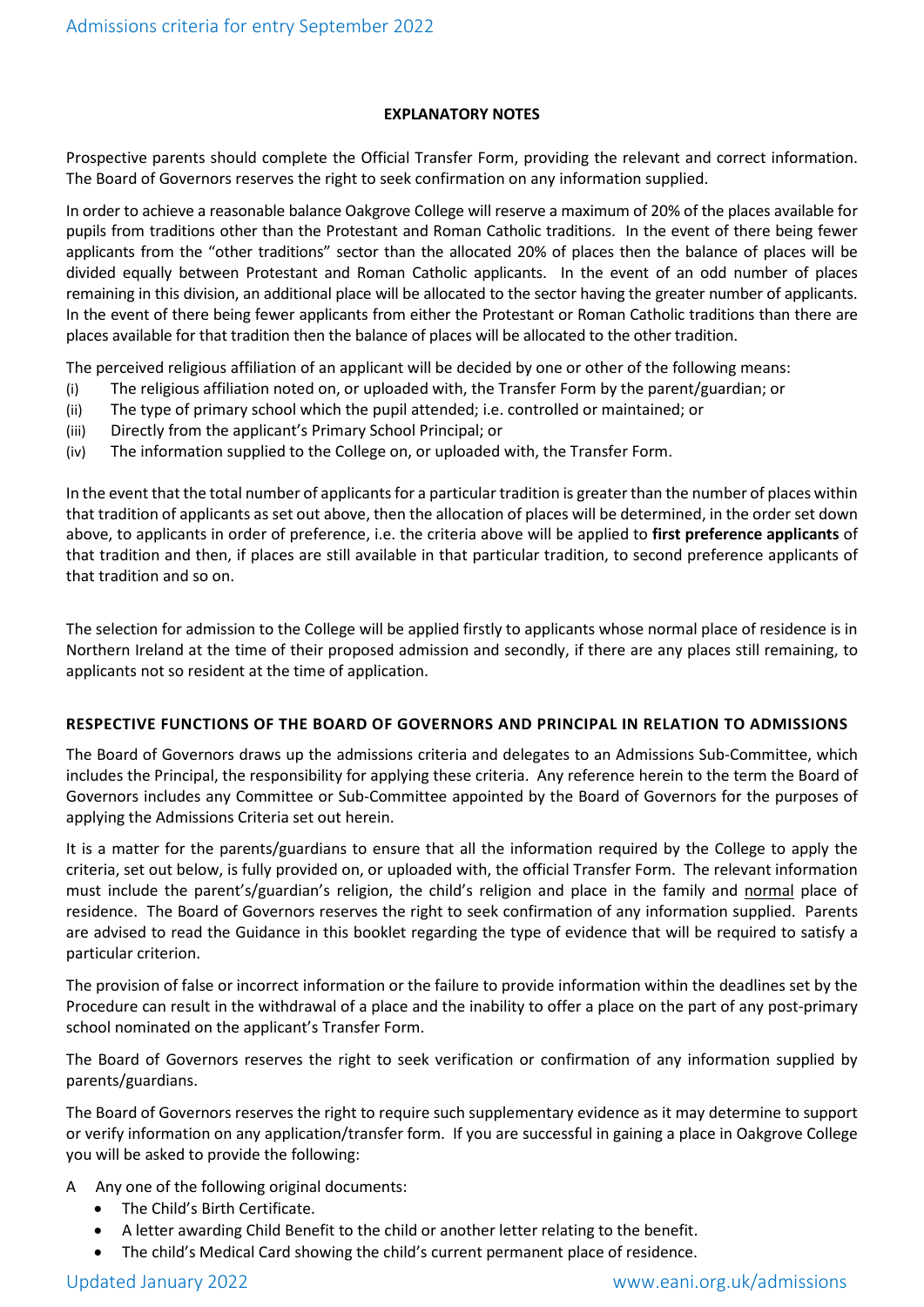## And

- B Any two of the following original documents:
	- A Bank, Post Office, Credit Union or Building Society statement which shows the address at which the child is resident.
	- A current utility bill (for instance Electricity, Gas, Television Licence, Telephone) which shows the address at which the child is resident.
	- A letter awarding Child Benefit to the child or another letter relating to this benefit.
	- The Child's Medical Card showing the child's current permanent place of residence.

Please note that other documents equally capable of verifying your information, or other equally capable means of verification will be considered at the discretion of the Board of Governors. If, therefore, you are unable to provide the specific documents listed above then please contact Oakgrove College to establish how you can verify your application.

#### WAITING LIST POLICY

Should a vacancy arise after 21 May 2022 all applications for admission to Year 8 that were initially refused, new applications, late applications and applications where new information has been provided will be treated equally and the published criteria applied. This waiting list will be in place until 30 June 2022.

Oakgrove Integrated College would contact you in writing if your child gains a place in the College by this method. Your child's name will be automatically added to the list. Please contact the College if you wish for your child's name to be removed from the list.

|         |                | Total           | Total      |
|---------|----------------|-----------------|------------|
| Year    | Admissions No. | Applications    | Admissions |
|         |                | All Preferences |            |
| 2019/20 | 130            | 125             | 113        |
| 2020/21 | 130            | 123             | 103        |
| 2021/22 | 130            | 80              | 78         |

## NUMBERS OF APPLICATIONS AND ADMISSIONS